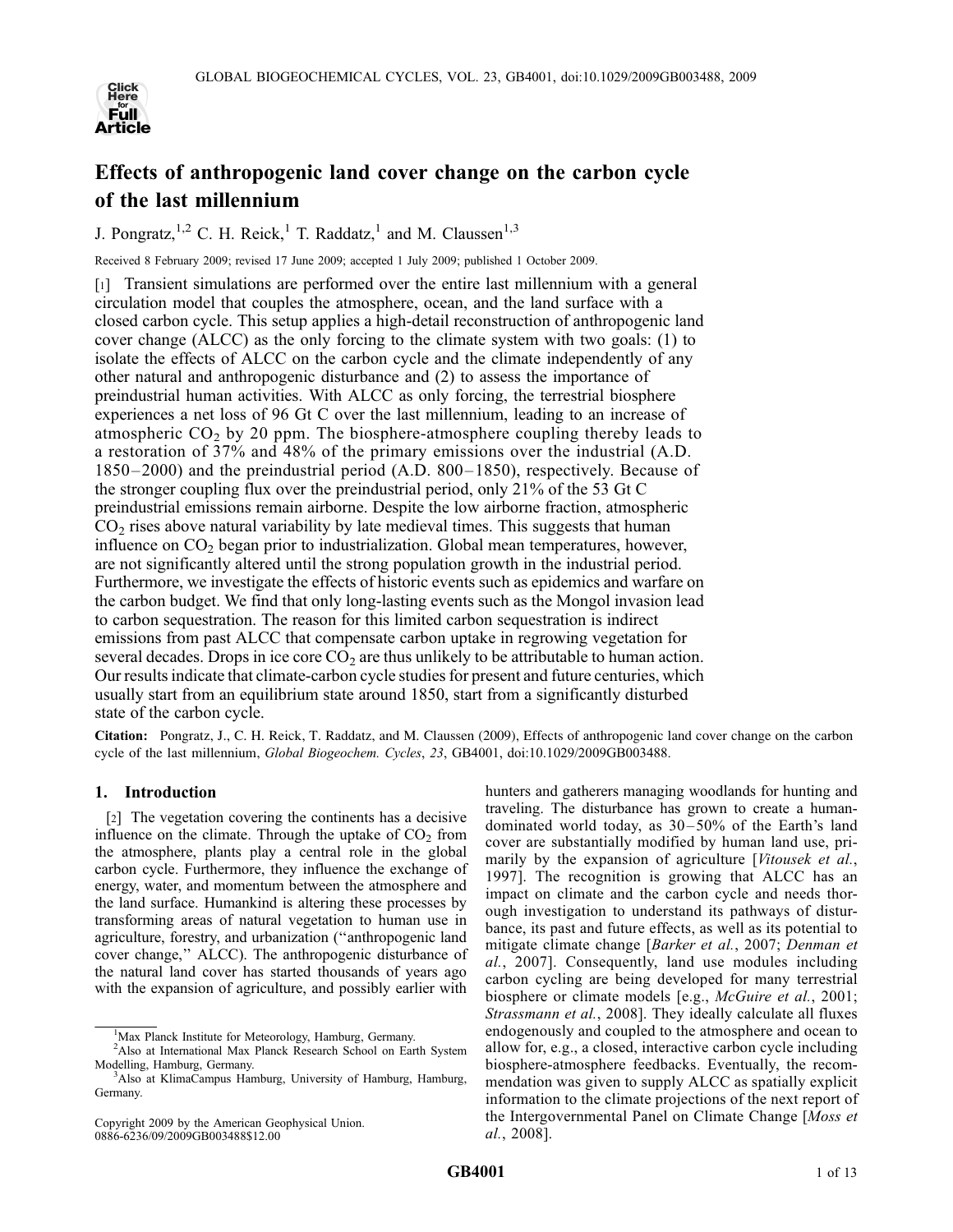[3] The influence of vegetation cover and ALCC on the climate is commonly divided into biogeophysical and biogeochemical mechanisms. The first include all modifications of the physical properties of the land surface such as albedo, roughness, and evapotranspiration. Modeling studies suggest that at midlatitudes and high latitudes the increase of albedo is the dominant biogeophysical process of ALCC. Albedo increases as a consequence of deforestation (due to the higher snow-free albedo of nonforest vegetation as well as the snow masking effect of forest [*Bonan et al.*, 1992]) and generally induces a cooling, possibly enforced by the sea ice –albedo feedback [e.g., Betts, 2001; Claussen et al., 2001; Bounoua et al., 2002]. In the tropics, the reduction of evapotranspiration following deforestation leads to a loss of evaporative cooling and counteracts the albedo effect. Tropical deforestation can thus lead to a local warming [e.g., Claussen et al., 2001; Bounoua et al., 2002; DeFries et al., 2002], although its effects on the extratropics may be a cooling from the reduced atmospheric content of water vapor acting as a greenhouse gas [e.g., *Sitch et al.*, 2005].

[4] Probably the most important biogeochemical mechanism of ALCC is the influence on the carbon cycle, and the associated impact on the global  $CO<sub>2</sub>$  concentration. Altering atmospheric  $CO<sub>2</sub>$ , ALCC modifies the Earth's energy balance and thus climate. ALCC constitutes a source of emissions mainly from the loss of terrestrial biomass. About one third of the anthropogenic  $CO<sub>2</sub>$  emissions over the last 150 years is estimated to be the direct consequence of ALCC [Houghton, 2003a]. Counteracting the emissions is an increased carbon uptake by both natural and agricultural vegetation, the so-called ''residual land sink'' [Denman et al., 2007]. Through this effect, the biosphere mitigates anthropogenic greenhouse gas emissions. The causes of the land sink are not well specified and assumed to be, among others, the fertilizing effect of increased atmospheric  $CO<sub>2</sub>$ , nitrogen deposition, recovery from past disturbances, and climate change [Schimel et al., 2001, and references therein]. The net effect is that the terrestrial biosphere has turned from a source to a sink during the recent decades. All these carbon fluxes, however, are very uncertain. The uncertainty range assigned to estimates of ALCC emissions is about  $\pm 70\%$  even for the last, best documented, decades, and propagates to the carbon sink term *[Denman et al.,* 2007]. Difficulties in quantifying and locating ALCC are only one problem beside gaps in process understanding and model differences [McGuire et al., 2001]. Further complexity is added by the interaction of biogeophysical and biogeochemical effects and the two-way coupling of the carbon cycle and the climate.

[5] Primary emissions by ALCC have first been estimated either by simple bookkeeping approaches [*Houghton et al.*, 1983] or by spatially explicit simulations of carbon stocks for different time slices by process-oriented models [DeFries et al., 1999; Olofsson and Hickler, 2008]. Primary emissions are now increasingly derived from transient studies, though only for the last three centuries. In these studies, carbon loss, uptake, and the net effect of ALCC on the carbon cycle are simulated. Climate and  $CO<sub>2</sub>$  fields may either be prescribed [McGuire et al., 2001; Jain and Yang, 2005], in which case no feedbacks from ALCC on the

climate are allowed; or they may be calculated interactively. The latter method has been used for past and future ALCC in a range of studies applying Earth system models of intermediate complexity (EMICs) [Gitz and Ciais, 2003; Sitch et al., 2005; Brovkin et al., 2006; Strassmann et al., 2008]. Recently, second-order effects of ALCC were identified, such as the loss of carbon sink capacity by replacing forests with agricultural land [Gitz and Ciais, 2003]. Several studies have focused only on the net effect of potential ALCC scenarios and the resulting influence on climate of the biogeochemical effects in comparison to the biogeophysical ones [e.g., Claussen et al., 2001; Brovkin et al., 2004].

[6] In the present study, we apply a general circulation model (GCM) for the atmosphere and the ocean coupled to a land surface scheme, considering both biogeophysical and biogeochemical effects of ALCC. Our model includes a closed carbon cycle (land, ocean, atmosphere) that evolves interactively with the climate. Feedbacks between the carbon cycle and the climate are thus included in the simulations. We distinguish between source and sink terms and identify further subprocesses of biosphere-atmosphere carbon exchange. A detailed reconstruction of ALCC is applied that indicates areas of cropland, pasture, and natural vegetation for each year since A.D. 800 [Pongratz et al., 2008], which allows us to quantify the effects of ALCC transiently over history. To our knowledge, the combination of method, data, and the length of the simulated time period makes this study the first to assess the effects of ALCC on the carbon cycle and the climate in such detail.

[7] We do not try to simulate a realistic climate evolution as influenced by all natural and anthropogenic forcings, but we try to isolate the impact of ALCC on climate by allowing ALCC as the only forcing to the carbon cycle and climate system. Anthropogenic carbon emissions from fossil fuel burning and cement production are the most important driver of  $CO<sub>2</sub>$  and climate change today, but did not grow significantly larger than ALCC emissions until the 1930s [Houghton, 2003a; Marland et al., 2008], and played no role in the preindustrial period. For the preindustrial era, our model results can therefore be expected to represent most of the real impact of human activity. The studies by *DeFries et* al. [1999], Olofsson and Hickler [2008], and Ruddiman [2003, 2007] clearly indicate that significant amounts of carbon were already released in the preindustrial period, but estimates range from 48 to 320 Gt C. The net effect of preindustrial ALCC is even more disputed, ranging from a key climate forcing [*Ruddiman*, 2007] to a very small one [*Joos et al.*, 2004]. It has also been suggested that historic events such as warfare and epidemics altered atmospheric  $CO<sub>2</sub>$  via their impact on agricultural extent [Ruddiman, 2007], but a thorough investigation has not been undertaken since, until recently, no spatially explicit information on the actual changes of vegetation distribution existed. Our study assesses the effects of historic events over the last millennium and gives new estimates for associated carbon source and sink terms. Including also the carbon cycle in the ocean, we can estimate the amount of carbon that remains in the atmosphere and address the question whether an anthropo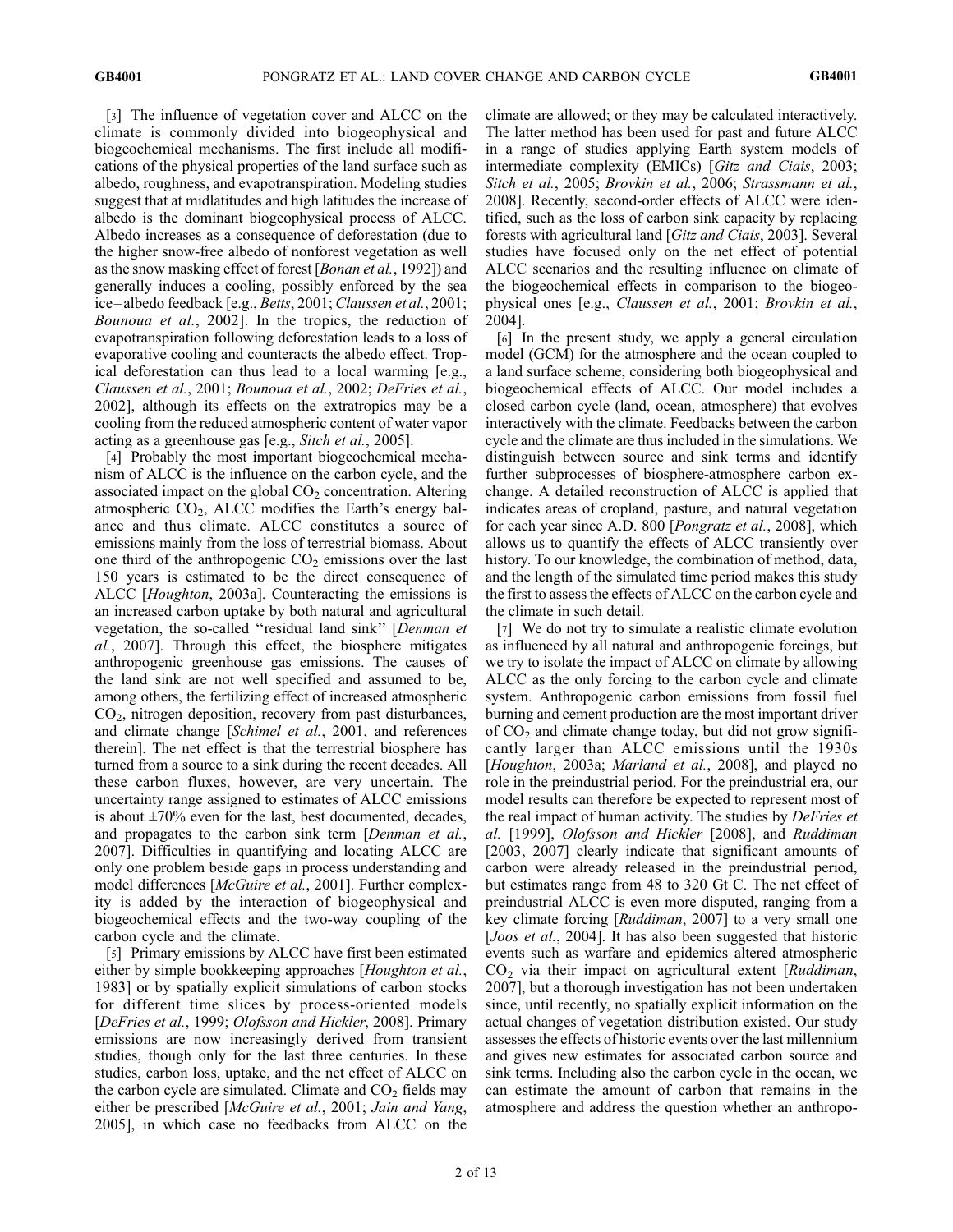genic influence on the carbon cycle, and finally climate, has existed prior to the industrialization.

# 2. Methods

# 2.1. Model

[8] The atmosphere/ocean general circulation model (AOGCM) consists of ECHAM5 [Roeckner et al., 2003] at T31 (approximately 4°) resolution with 19 vertical levels representing the atmosphere, and MPI-OM [Marsland et al.,  $2003$ ] at  $3^\circ$  resolution with 40 vertical levels representing the ocean. The two models are coupled daily without flux correction. The carbon cycle model comprises the ocean biogeochemistry model HAMOCC5 [Wetzel et al., 2005] and the modular land surface scheme JSBACH [Raddatz et al., 2007]. HAMOCC5 simulates inorganic carbon chemistry as well as phytoplankton and zooplankton dynamics in dependence of temperature, solar radiation, and nutrients. It also considers the buildup of detritus, its sinking, remineralization, and sedimentation. JSBACH distinguishes 12 plant functional types (PFTs), which differ with respect to their phenology, albedo, morphological and photosynthetic parameters. The fractional coverage of PFTs in each grid cell is prescribed from maps annually. For each PFT, the storage of organic carbon on land occurs in five pools: living tissue (''green''), woody material (''wood''), and a pool storing sugar and starches ("reserve") for the vegetation carbon, and two soil carbon pools with a fast (about 1.5 years) and a slow turnover rate (about 150 years). Three managed vegetation types are included in the 12 PFTs: cropland, with a specific phenology scheme, and C3 and C4 pasture, which are included in the two natural grassland types.

[9] For this study ALCC was implemented in JSBACH as follows: The change in the cover fractions of PFTs (i.e., reduction of natural vegetation to cropland or pasture and reversion thereof, transition between cropland and pasture) is prescribed from the maps described below and linearly interpolated from annual changes to a daily time step. With changes in the cover fractions, carbon is relocated between the pools. The vegetation carbon of PFTs with decreasing area is either directly released to the atmosphere, or relocated to the two soil pools. Carbon release directly to the atmosphere happens, e.g., when forest is cleared by fire, and a fraction of 50% of the vegetation carbon is chosen in this study as flux to the atmosphere. The choice of this value is not critical for the present analysis: The timescale of our study is multicentennial and thus larger than the slowest turnover rate of the carbon pools, so that all vegetation carbon lost is eventually transferred to the atmosphere. The amount of ALCC carbon per  $m<sup>2</sup>$  and day directly released to the atmosphere from the three vegetation pools is calculated as

$$
F_{\triangleright A} = \sum_{i \in a^-} \left( c_i^{\text{old}} - c_i^{\text{new}} \right) \cdot \left( f_{\text{G}\triangleright A} C_{G,i} + f_{W\triangleright A} C_{W,i} + f_{R\triangleright A} C_{R,i} \right), \tag{1}
$$

where  $f_{G\triangleright A}$ ,  $f_{W\triangleright A}$ , and  $f_{R\triangleright A}$  denote the fractions of carbon released to the atmosphere due to ALCC for the three vegetation carbon pools (green, wood, and reserve, respec-

tively);  $c_i^{old} - c_i^{new}$  denotes the daily change in cover fraction of the *i*th PFT that loses area  $(a-)$  due to ALCC, and  $C_{G,i}$ ,  $C_{W,i}$ , and  $C_{R,i}$  denote the carbon densities of the three vegetation pools. For the relocation of vegetation carbon to the two soil pools, the carbon from the green and reserve pools is transferred to the fast soil pool in each grid cell, while the carbon from the wood pool is transferred to the slow soil pool. The long decay time of the slow soil pool implicitly includes the storage of carbon in long-term human use. The ALCC carbon fluxes to the fast and slow pool are calculated as

$$
F_{\triangleright F} = \sum_{i \in a^-} \left( c_i^{old} - c_i^{new} \right) \cdot \left[ (1 - f_{G\triangleright A}) C_{G,i} + (1 - f_{R\triangleright A}) C_{R,i} \right] \tag{2}
$$

$$
F_{\triangleright S} = \sum_{i \in a-} \left( c_i^{old} - c_i^{new} \right) (1 - f_{W \triangleright A}) C_{W,i}.
$$
 (3)

Vegetation carbon is therefore lost from a PFT only due to the decrease of its area, while its carbon densities are unaffected. The carbon lost is then transferred to the respective soil carbon pools of the expanding PFTs, distributed proportionally to their new cover fractions, and the PFT carbon densities adjusted accordingly. This scheme describes the temporal evolution of land carbon storage for agricultural expansion as well as abandonment consistently.

#### 2.2. ALCC Data

[10] As ALCC forcing, the reconstruction of global agricultural areas and land cover by Pongratz et al. [2008] is applied. It contains fractional maps of 14 vegetation types at an annual time step and a spatial resolution of  $0.5^\circ$ . The agricultural types considered are cropland, C3, and C4 pasture. The reconstruction merges published maps of agriculture from A.D. 1700 to 1992 and a population-based approach to quantify agriculture for each country for the time period A.D. 800 to 1700. With this approach the general expansion of agriculture is captured as well as specific historic events, such as epidemics and wars, that are likely to have caused abandonment of agricultural area in certain regions due to their impact on population numbers. The uncertainty associated with the chosen approach, with respect to the uncertainty of population data and of agrotechnological development, was assessed in two additional data sets for A.D. 800 to 1700, which indicate the upper and lower range of possible agricultural extent.

[11] A map of potential vegetation with 11 natural PFTs was used as background to the agricultural reconstruction with different allocation rules for cropland and pasture. Most previous studies that included pasture interpreted the expansion of pasture as deforestation or reduced all natural vegetation equally, not taking into account that in history humans used natural grasslands for pastures rather than clearing forested area [e.g., Houghton, 1999], thus overestimating ALCC. The ALCC reconstruction applied here implemented the preferential allocation of pasture on natural grasslands. An extension of the agricultural and land cover maps into the future follows the A1B scenario [Nakicenovic et al., 2000], superimposing changes in agricultural extent from the scenario maps on the map of 1992, the last map available from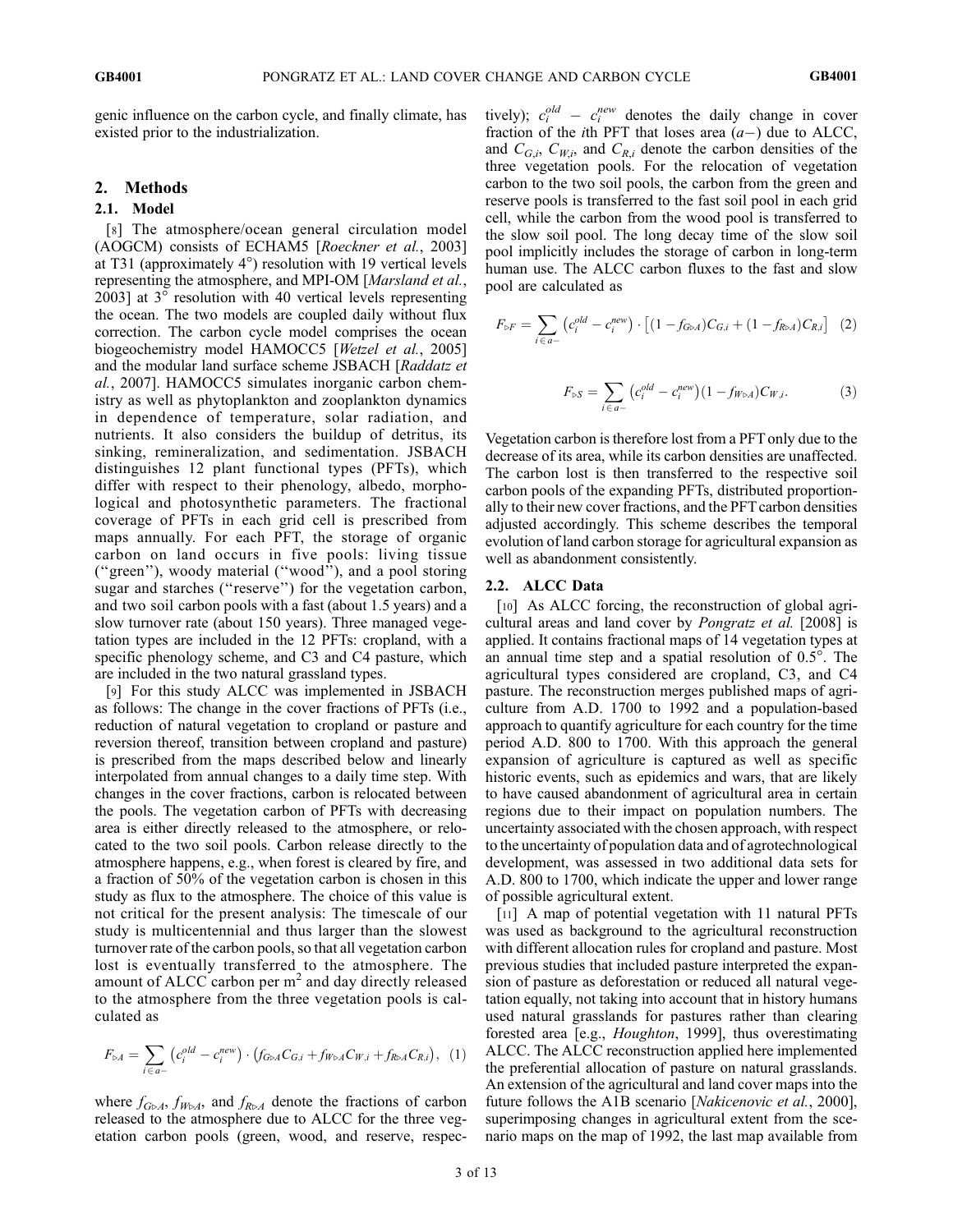| Acronym | Target Quantity                                      | Coupling      | Land Cover Maps   | Climate     |
|---------|------------------------------------------------------|---------------|-------------------|-------------|
| ctrl    | control simulation                                   | full coupling | constant A.D. 800 | control     |
| LC      | net emissions                                        | full coupling | ALCC <sup>a</sup> | ALCC-driven |
|         | primary emissions (ctrl-L)<br>coupling flux $(L-LC)$ | offline       | ALCC <sup>a</sup> | control     |
|         | loss of sink capacity                                | offline       | constant A.D. 800 | ALCC-driven |
|         | $((C-LC) - (ctrl-L))$                                |               |                   |             |

Table 1. Description of Model Simulations

<sup>a</sup>Best guess and high land cover dynamics.

the ALCC reconstruction. Though not main focus of this study, the future period is included for a clearer depiction of the effects of ALCC.

[12] ALCC other than caused by the change in agricultural extent, e.g., shifting cultivation and wood harvest on areas that are not subsequently used for agriculture, is not taken into account in this study. However, forestry for wood production is expected to have only a small effect on the net carbon balance, as harvest in most cases tends to be compensated by regrowth [Houghton, 2003a]. The same effect makes the distinction of agricultural area as either permanent or part of a system of shifting cultivation less important. Depending on the assumptions made concerning extent of the area under shifting cultivation and length of the fallow period, nonpermanent agriculture may locally cause substantial emissions [Olofsson and Hickler, 2008]. In the present study, however, primary emissions are defined as the net carbon flux from the processes clearing and regrowth for each grid cell; considering the large size of each grid cell, the two processes largely cancel each other in particular with the long fallow period that is assumed for the preindustrial era [Olofsson and Hickler, 2008]. Soil carbon losses are further smaller than in the case of permanent agriculture [Houghton and Goodale, 2004]. For these reasons and due to the large uncertainties associated with determining extent and rotational cycle of shifting cultivation [Houghton and Goodale, 2004] we treat all agriculture as permanent in this study.

#### 2.3. Simulation Protocol

[13] The model is spun up for more than 4000 years under CH4, N2O, solar, orbital, and land cover conditions of the year A.D. 800 until the carbon pools are in equilibrium. The final atmospheric  $CO<sub>2</sub>$  concentration is 281 ppm. Three simulations branch off from this equilibrium (Table 1): A 1300-year-long control simulation (named ctrl) keeps all forcings constant at the year A.D. 800 state, while two transient simulations run until the year 2100 applying ALCC as the only forcing (LC). The first applies the middle-range (''best guess'') ALCC reconstruction with the aim to capture the impact of ALCC realistically; the second applies the lower-range ALCC reconstruction (''high land cover dynamics'', since it assumes less agricultural area in A.D. 800, but the same as the middle-range scenario after A.D. 1700) with the aim to give an upper limit of possible ALCC emissions and impact on climate and the carbon cycle for the preindustrial period. The transient runs simulate both biogeochemical and biogeophysical effects of ALCC and all atmosphere-ocean-biosphere feedbacks. They deliberately neglect natural and anthropogenic forcings other than ALCC, such as changes in the orbit, in the volcanic and solar activity, and the

emissions from fossil fuel burning. With this setup, it is thus possible to isolate the effect of ALCC on the climate and the carbon cycle.

[14] In addition to the coupled simulations described above, the land carbon pools are recalculated offline with the aim to separate the primary effect of ALCC on the carbon balance, i.e., prior to any feedbacks arising from the coupling with the climate and the atmospheric and marine part of the carbon cycle. In offline simulations any land cover history can be combined with any climate description. Derived from a coupled simulation, climate enters the offline simulation in the form of net primary productivity (NPP), leaf area index (LAI), soil moisture, and soil temperature and thus also includes physiological as well as climatic effects of changes in atmospheric  $CO<sub>2</sub>$ . Two offline simulations are performed: In simulation  $L$ , the effects of ALCC were recalculated under the climate of the control simulation. ctrl-L then isolates the primary emissions of ALCC prior to any feedbacks (as positive flux to the atmosphere). The loss of carbon due to ALCC which is determined in this way, the ''primary emissions'', is directly comparable to bookkeeping approaches such as by Houghton et al. [1983], which neglect any interactions between climate,  $CO<sub>2</sub>$ , and the terrestrial carbon pools. L-LC, on the other hand, isolates the coupling flux, i.e., the influence that climate and  $CO<sub>2</sub>$  exert on carbon uptake and release by the biosphere. In the second offline simulation,  $C$ , the carbon pools are recalculated for constant land cover of the year A.D. 800 under the climate and  $CO<sub>2</sub>$  from the coupled transient simulation. The difference between L-LC and ctrl-L quantifies the difference of primary emissions created under changing climate as compared to those created under the stable control climate.

[15] Simulation results are often summarized in the following for the preindustrial  $(A.D. 800-1850)$ , industrial  $(1850 - 2000)$ , and future  $(2000 - 2100)$  period. The choice of the end date of the preindustrial era is based on the evolution of emissions from fossil fuel burning. Cumulative fossil fuel emissions are estimated at below 1.5 Gt C before A.D. 1850 [Marland et al., 2008] and have therefore negligible effects on the carbon cycle.

# 3. Primary Emissions and Terrestrial Carbon Cycle Feedback

# 3.1. Overview

[16] With ALCC as only forcing, the land biosphere remains a net source of carbon throughout the last millennium (Figure 1). It loses 96 Gt C between A.D. 800 and 2000 (see Table 2 for the preindustrial, industrial, and future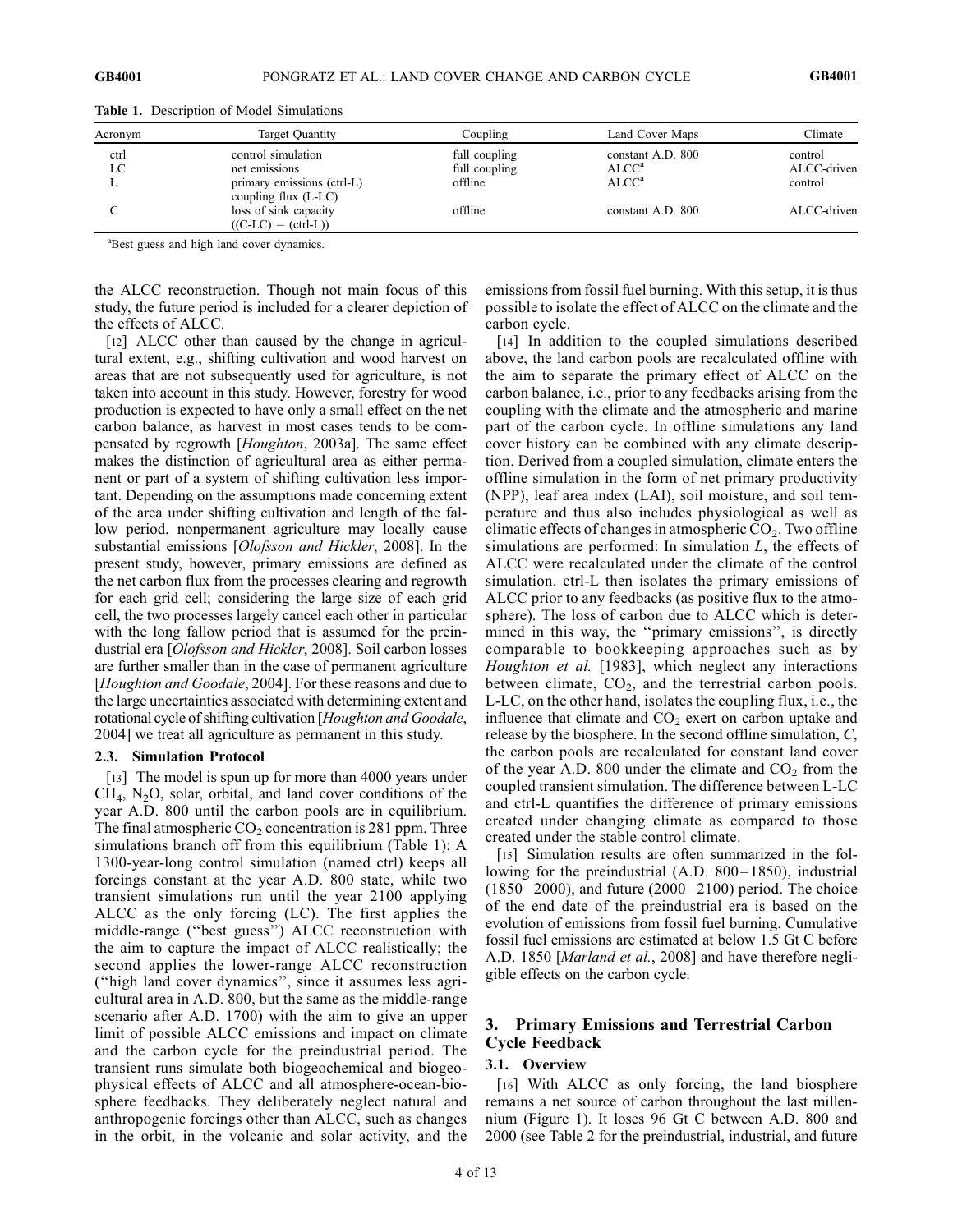

Figure 1. Global land-atmosphere carbon fluxes, cumulative since A.D. 800. Positive values indicate release to the atmosphere. Thick lines are results for the best guess ALCC reconstruction, and thin lines for the high land cover dynamics. The shaded areas split up the best guess primary emissions into direct (light) and indirect (dark) emissions. Simulations ctrl, L, LC as explained in Table 1. Values are 10-year running means.

period). This results from a loss of vegetation carbon only partly offset by a gain in soil carbon, similar as in previous studies [e.g., Jain and Yang, 2005] (Figure 2, LC-ctrl). Primary emissions are significantly higher than the net emissions, with 161 Gt C. The difference of 65 Gt C is the consequence of the coupling flux: The primary emissions alter climate and increase atmospheric  $CO<sub>2</sub>$  concentration (see section 4.1). These changes enhance carbon uptake by the biosphere, in particular via  $CO<sub>2</sub>$  fertilization. As a consequence, 40% of the primary emissions over the last millennium are buffered by the biosphere.

## 3.2. Spatial Patterns

[17] The spatial distribution of the primary emissions, the coupling flux, and the net emissions are shown separately for the preindustrial, the industrial, and the future period in Figure 3. The maps for the net emissions contrast clearly the regions where agricultural expansion was strong during the respective time period and emissions are higher than the terrestrial sink, and those regions where carbon uptake from the coupling flux is stronger, usually the remaining pristine regions. In the preindustrial period, emissions arise primarily from Europe, India, China, and, in the last preindustrial centuries, North America, while a shift into tropical regions can be observed for the industrial times. Some regions show similar emissions for preindustrial and industrial times, but it needs to be kept in mind that the time span is very different (1050 versus 150 years). The future scenario is characterized by reforestation in the midlatitudes and further emissions from the tropics. The strength of loss per converted area depends mainly on the biomass density. Negative emissions arise in some regions, where in the model cropland is more productive than the natural vegetation. The coupling flux shows an uptake of carbon in most areas, especially in the tropics. Only in few regions a

carbon loss is simulated, which is probably a result from a climate change that is unfavorable for the prevailing vegetation. Apart from these areas, the change in  $CO<sub>2</sub>$ , not a change in climate, seems to be the key factor for carbon



Figure 2. Accumulated changes since A.D. 800: (a) vegetation carbon pools, (b) soil carbon pools, and (c) NEP. Thick lines are results for the best guess ALCC reconstruction, and thin lines for the high ALCC dynamics. Simulations ctrl, L, LC are explained in Table 1. Values are 30-year running means. Note that the curves in Figures 2a and 2b add to the corresponding curves in Figure 1 (with change of sign); L-ctrl in Figure 2c refers to the indirect emissions in Figure 1.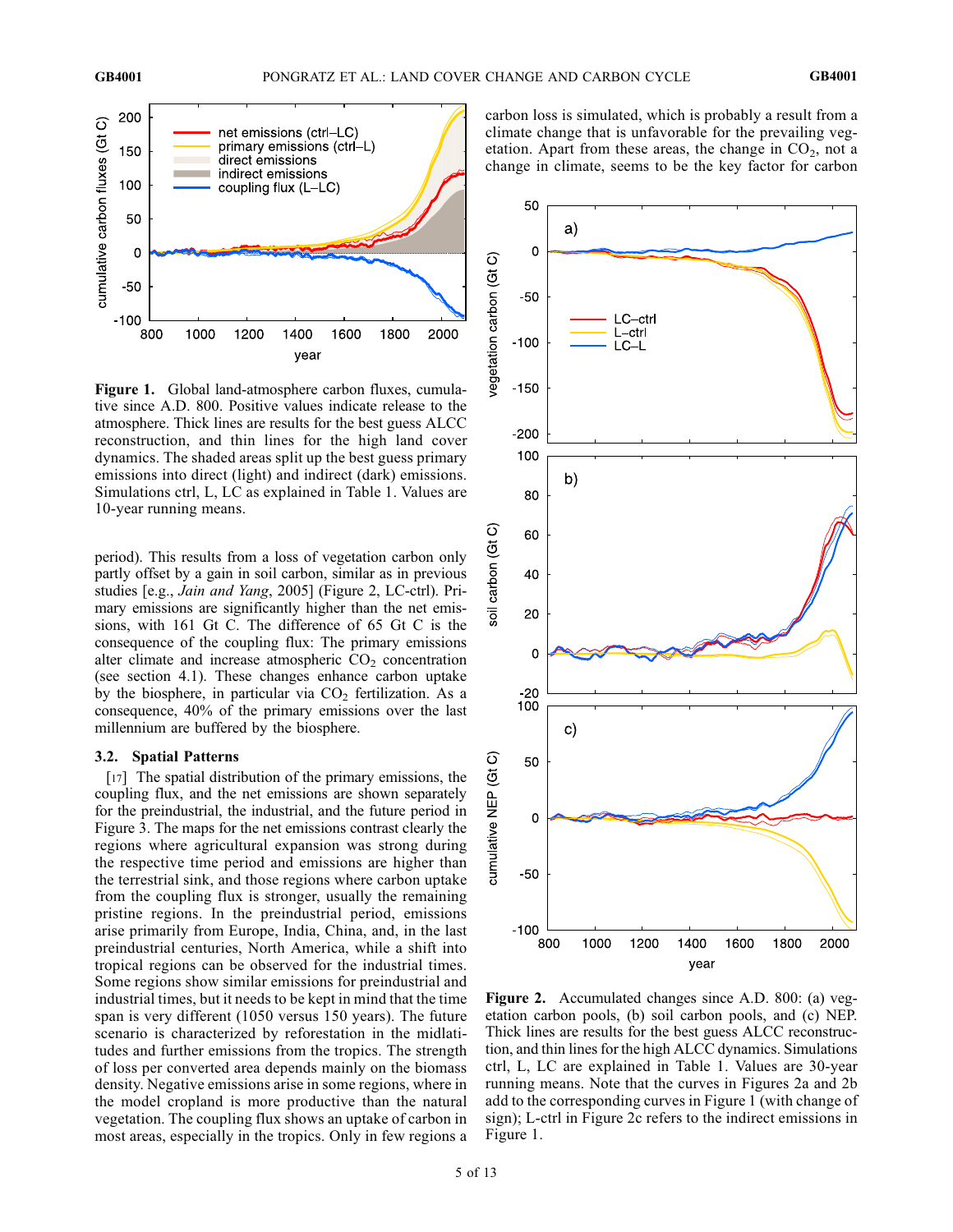|                       | Time Period |         |                                    |              |
|-----------------------|-------------|---------|------------------------------------|--------------|
| Flux                  |             |         | $800-1850$ $1850-2000$ $2000-2100$ | $800 - 2000$ |
| Primary emissions     | 52.6        | 108.3   | 47.7                               | 160.9        |
| Direct emissions      | 30.4        | 63.7    | 21.5                               | 94.1         |
| Indirect emissions    | 22.2        | 44.6    | 26.2                               | 66.8         |
| Coupling effect       | $-25.2$     | $-39.6$ | $-27.0$                            | $-64.8$      |
| On NEP                | $-25.3$     | $-41.4$ | $-27.9$                            | $-66.7$      |
| On direct emissions   | $-0.2$      | $-1.8$  | $-0.9$                             | $-2.0$       |
| Net emissions         | 27.4        | 68.7    | 20.7                               | 96.0         |
| Loss of sink capacity | 0.3         | 4.0     | 43                                 | 4.3          |

Table 2. Biosphere-Atmosphere Carbon Fluxes<sup>a</sup>

<sup>a</sup>Carbon fluxes described in text in Gt C accumulated over the respective time periods with 30-year running mean. Positive values indicate fluxes to atmosphere. NEP is net ecosystem productivity.

uptake. The dominance of  $CO<sub>2</sub>$  fertilization for terrestrial carbon uptake cannot be proven with the present setup, but has been shown by previous studies [e.g., *Jain and Yang*, 2005; Raddatz et al., 2007] and is also suggested here, since the relative increase in NPP is homogeneous over all latitudes (not shown) and the climate signal is weak, especially in preindustrial times (see section 4.2).

## 3.3. Primary Emissions

[18] Our quantification of the primary emissions for the preindustrial and industrial period is compared to previous studies in Table 3. We simulate primary emissions of 53 Gt C for the years A.D. 800 to 1850; approximately 10 Gt C must be added to take into account the emissions prior to A.D. 800 (assuming that the same amount of carbon is emitted per  $m<sup>2</sup>$ of agricultural expansion prior to 800 as averaged for 800 to 1850). Our estimates thus fall within the range given by DeFries et al. [1999] and Olofsson and Hickler [2008]. The values by Olofsson and Hickler [2008] may overestimate emissions since they implemented agricultural expansion entirely as deforestation. Our estimates are lower than the ones by Ruddiman [2003, 2007], who, however, takes into account several additional emission processes including some unrelated to ALCC, such as coal burning in China. The uncertainty estimate from the simulation with high land cover dynamics indicates that our primary emissions may be up to 8 Gt C or 15% higher over preindustrial times, which would also lead to a larger net carbon loss (Figure 1). For the industrial period, we simulate primary emissions of 108 Gt C. This value is similar to other studies, though at the lower end, because most studies include additional processes such as wood harvest and shifting cultivation (Olofsson and Hickler [2008] include nonpermanent agriculture in their high estimate, and *DeFries et al.* [1999] based on *Houghton's* [1999] work and remote sensing, include various nonagricultural types of land cover change).



Figure 3. Net emissions, coupling flux, and primary emissions of ALCC accumulated over the given time interval: preindustrial (A.D. 800–1850), industrial (A.D. 1850–2000), and future period (A.D. 2000 – 2100). Units are Gt C released from each grid cell. Simulations ctrl, L, LC are explained in Table 1.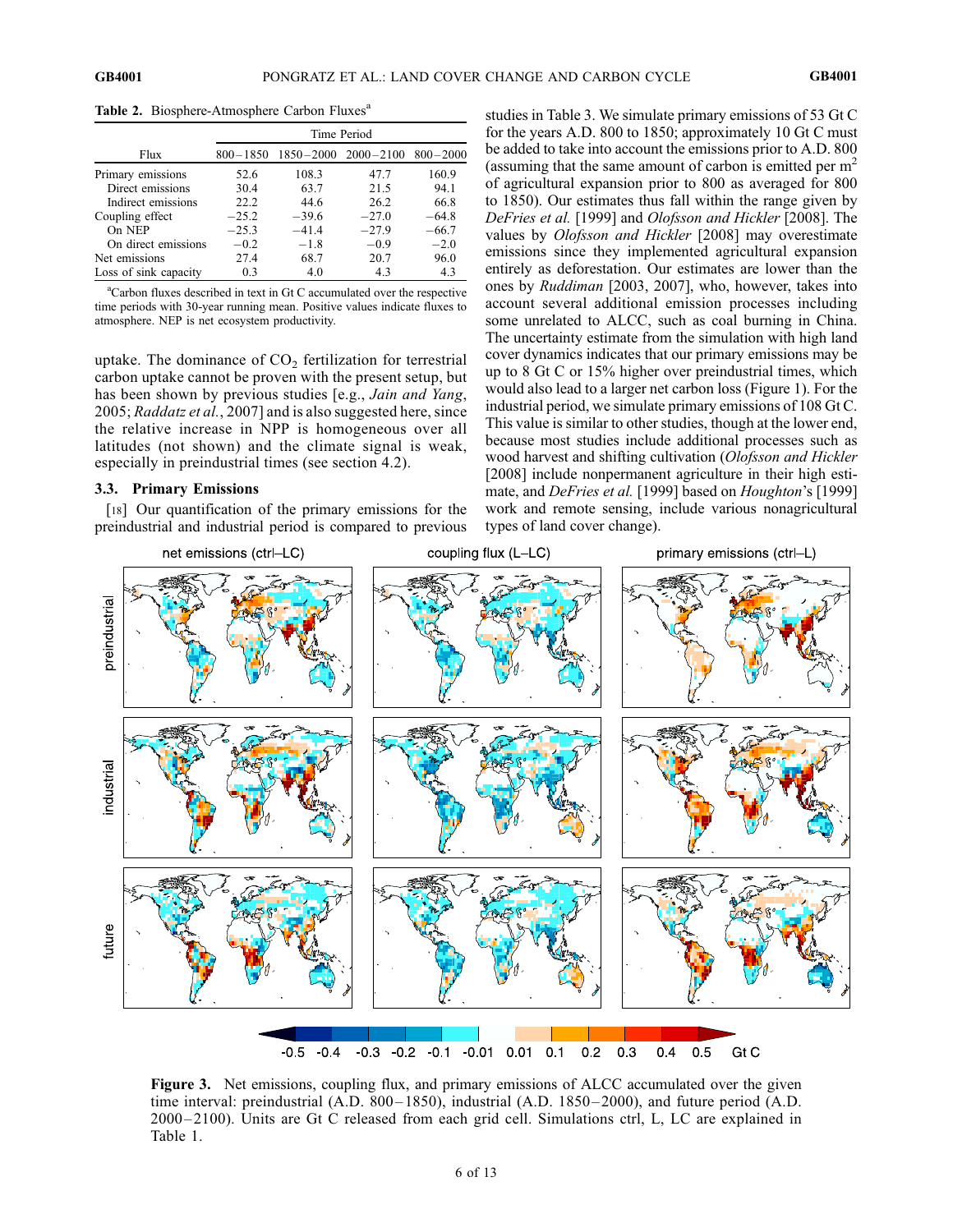| Study                       | Preindustrial           | Industrial               | Until Present           |
|-----------------------------|-------------------------|--------------------------|-------------------------|
| DeFries et al. [1999]       | $48 - 57$ (until 1850)  | $125 - 151(1850 - 1990)$ | 182–199 (until 1987)    |
| Ruddiman [2003]             | 320 (4000 B.C. to 1800) |                          |                         |
| Ruddiman [2007]             | $120 - 137$ (-)         |                          |                         |
| Strassmann et al. [2008]    | 45 (until 1700)         | $188(1700-1999)$         | 233 (until 1999)        |
| Olofsson and Hickler [2008] | 114 (4000 B.C. to 1850) | $148(1850-1990)$         | 262 (4000 B.C. to 1990) |
| Olofsson and Hickler [2008] | 79 (4000 B.C. to 1850)  | $115(1850-1990)$         | 194 (4000 B.C. to 1990) |
| permanent agriculture only  |                         |                          |                         |
| this study                  | 53 $(800-1850)$         | $108(1850-2000)$         | $161(800-2000)$         |
| this study                  | 63 (until 1850)         | $108(1850-2000)$         | 171 (until 2000)        |

Table 3. Comparison of Primary Emissions of This Study to Previous Studies That Include Preindustrial Estimates<sup>a</sup>

<sup>a</sup>Values are in Gt C and cumulative over the indicated time periods, with 30-year running mean for this study. Estimates of emissions prior to A.D. 800 in this study are estimated by assuming that the same amount of carbon is emitted per  $m^2$  of agricultural expansion prior to A.D. 800 as averaged for A.D. 800 to 1850.

[19] The primary emissions are composed of two parts (Figure 1): (1) a direct, instantaneous release of carbon to the atmosphere from the vegetation biomass during the process of conversion (accounting for 94 of the 161 Gt C emissions from A.D. 800 to 2000), which implicitly includes respiration of plant products in short-term human use, e.g., as domestic fuel, and (2) indirect emissions from the decrease in net ecosystem productivity (NEP; defined as NPP- $R_h$ , where  $R_h$ is heterotrophic respiration) (67 of the 161 Gt C), which implicitly includes respiration of plant products in long-term human use, e.g., as construction wood. NEP decreases since the decrease of NPP (the result of the ALCC-related change in area of differently productive PFTs) is not entirely balanced by a decrease of  $R_h$ .  $R_h$  decreases less than expected for the equilibrium state due to (1) additional plant material added to the soil pools from the converted natural vegetation and (2) excess soil organic matter from past conversions, which accumulates due to the time lag of  $R<sub>h</sub>$  to NPP. The disequilibrium between NPP and  $R<sub>h</sub>$  is depicted in Figure 4: Figure 4a shows the changes in the transient coupled simulation, where both NPP and  $R<sub>h</sub>$  increase, but no apparent disequilibrium occurs. The change in land cover alone, however, decreases NPP stronger than  $R_h$  (Figure 4b) due to the additional and excess soil organic matter. The disequilibrium vanishes in the future afforestation scenario. The coupled simulation seems to be in balance because the disequilibrium

with respect to primary emissions is balanced by a disequilibrium with respect to the coupling flux: with altered climate and increased  $CO<sub>2</sub>$  but unchanged land cover, NPP increases stronger than  $R_h$  due to the time lag of  $R_h$  to NPP (Figure 4c). The latter disequilibrium has been called an ''intriguing possibility" by *Denman et al.* [2007] in the context of a tropical forest sink.

[20] The indirect emissions lead to an increase of soil carbon in the long term (Figure 2), though this only slightly compensates the loss of vegetation carbon. This increase of soil carbon seems in disagreement with observational studies (see the meta analyses by Guo and Gifford [2002] and Murty et al. [2002]); these find that the transformation of forest to cropland is associated with a loss of soil carbon by, on average, 30% to 42%, while deforestation for pasture generally leads to a small gain. Indeed, many of the processes reducing soil carbon are not captured by our biosphere model, such as harvest losses, deprotection and erosion of soil organic matter under management. However, on the global scale, the modelled evolution of soil carbon stocks may still capture the realistic trend: The observational data generally refers to measurements at single points conducted 10 or more years after the land cover change. It therefore does not capture that simultaneously plant material has been added to the soil pools in regions of recent land cover change, at an increasing rate over history. Furthermore,



Figure 4. Changes in soil respiration,  $R<sub>h</sub>$ , over changes in net primary productivity, NPP, for the indicated pairs of simulations. Gray shades indicate the time period: preindustrial (light), industrial (medium), future (dark). Simulations ctrl, L, LC are explained in Table 1. Values are 50-year running means.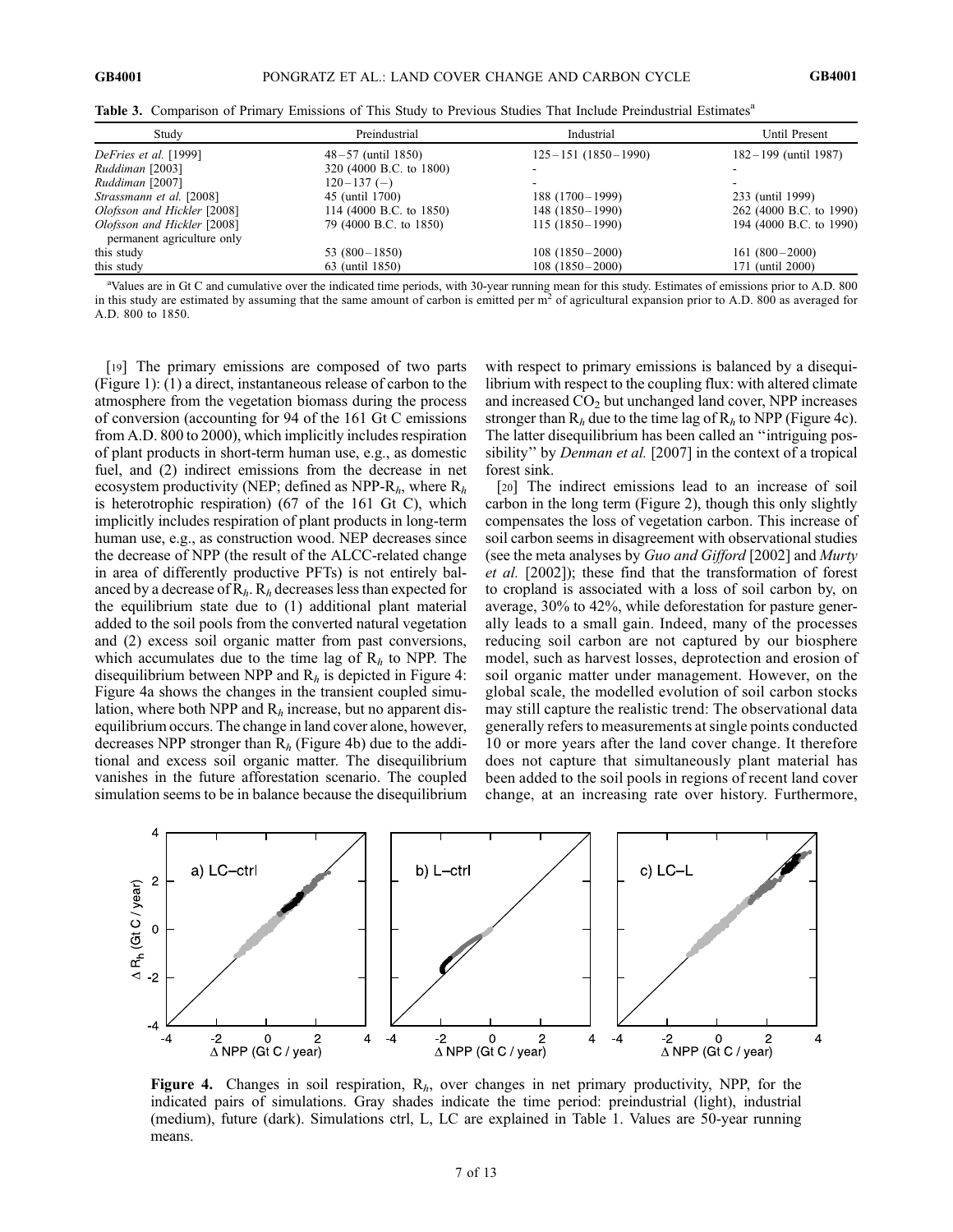much of the eroded material is likely to be replaced from cultivated fields to adjacent areas rather than being lost from the soil carbon stocks to the atmosphere and ocean. The increased transfer of plant material to the soil pools, especially of woody parts with slow decomposition rates, leads to ''committed'' future carbon emissions beyond the instantaneous ALCC. This committed flux becomes the dominant source of emissions in the afforestation scenario of the future (Table 2).

## 3.4. Coupling Flux

[21] The quantitative estimates of the coupling flux in this study cannot be compared directly to previous studies, as those include changes in  $CO<sub>2</sub>$  from fossil fuel burning in addition to ALCC emissions. While those studies assume that present  $CO<sub>2</sub>$  lies 70–100 ppm over the preindustrial level,  $CO<sub>2</sub>$  in our study rises only by 20 ppm (thus close to the 18 ppm found by Brovkin et al. [2004] in a comparable EMIC study). In particular due to lower  $CO<sub>2</sub>$  fertilization the coupling flux in our study is thus lower than found, e.g., by Gitz and Ciais [2003] and Denman et al. [2007]. As described before, the coupling flux leads to carbon uptake because of an increasing disequilibrium between NPP and heterotrophic respiration (Figure 4c). The absorbed carbon is primarily stored in the soil carbon pools (Figure 2). The larger amount of carbon stored in soils than in vegetation reflects the proportion of soil and vegetation pools and is the expected response to a comparatively small forcing over a long timescale.

[22] The coupling flux increases NEP stronger, though only marginally, than has been determined above as overall strength of the coupling flux from the difference in total terrestrial carbon. The small counteracting effect is the coupling effect on the direct emissions: with the coupling to the altered climate and increased  $CO<sub>2</sub>$ , more carbon is stored in the vegetation than would be under the control climate and unaltered  $CO<sub>2</sub>$ , and more carbon is thus released in the conversion of vegetation with ALCC. This effect amounts to only 2 Gt C until 2000.

[23] Gitz and Ciais [2003] were the first to quantify the "land use amplifier effect" ("replaced sinks/sources" of Strassmann et al. [2008]). This denotes the effect that ALCC ''acts to diminish the sink capacity of the terrestrial biosphere by decreasing the residence time of carbon when croplands have replaced forests''. In other words, the additional biosphere sink that arises under rising  $CO<sub>2</sub>$  is not as large as would be under natural vegetation, because storage in woody biomass ceases (carbon turnover rates are thus higher for cropland). Gitz and Ciais [2003] estimate that this effect may be as high as 125 Gt C over the 21st century for the A2 scenario. Calculation of the land use amplifier effect in our study that most closely imitates their setup is to determine the loss of NEP for C-LC. For ALCC over the industrial period, this yields 49 Gt C. This cumulative flux, however, is composed of two parts: Only one part is the actual loss in additional sink from increased turnover rates that is intended to be quantified. The other part are indirect emissions from past ALCC. By comparing one simulation with static to one with transient land cover, both under changing  $CO<sub>2</sub>$  and climate, *Gitz and Ciais* [2003] implicitly include in the land use amplifier effect the indirect emissions.

In our simulation, indirect emissions amount to 45 Gt C, derived from the changes in NEP for ctrl-L (Table 2). The indirect emissions have to be subtracted from the 49 Gt C in order to isolate the loss of additional sink capacity, which then amounts to only 4 Gt C. The relative difference between indirect emissions and loss of sink capacity is certainly not as high in the setup by Gitz and Ciais [2003] as here, since their study has a stronger increase of  $CO<sub>2</sub>$  by also including fossil fuel burning, and the underlying ALCC is different. Still, with its analysis of subfluxes, our study suggests that a substantial fraction of the land use amplifier effect results from the indirect emissions and thus from past ALCC, rather than from the change in current turnover rates.

# 4. Anthropogenic Influence on the Preindustrial Carbon Cycle and Climate

[24] During the preindustrial period, a lower fraction of the emissions remains in the atmosphere than during the industrial period (Table 4): biospheric uptake amounts to 48% of the emissions over the preindustrial period, as compared to only 37% for the industrial, fossil fuel-free, period in this study. The difference to the industrial period is even greater when a realistic industrial period is considered that includes fossil fuel burning: then, only  $24 - 34\%$  of the emissions are taken up by the biosphere, because of the additional emissions from fossil fuel combustion (Table 4). This difference in strength of biospheric uptake between the industrial and preindustrial period is mostly the result of a stronger coupling flux in the latter. The slow and more linear increase of emissions gives the land biosphere more time for  $CO<sub>2</sub>$  uptake, and  $CO<sub>2</sub>$  fertilization is more efficient at low  $CO<sub>2</sub>$  concentrations. The relative uptake by the ocean is almost unaffected and remains at around one third.

## 4.1. Anthropogenic Contribution to Holocene CO<sub>2</sub> Increase

[25] As a consequence of the strong buffering of primary emissions by the biosphere and the low airborne fraction of  $CO<sub>2</sub>$  in the preindustrial period, the simulations show an only slow increase of atmospheric carbon content, despite significantly altered carbon pools of the ocean and the land biosphere several centuries earlier already (Figure 5). Atmospheric carbon increases by 11.5 or 13.4 Gt C over the time period 800 to 1850 (5 or 6 ppm) for the best guess ALCC and high land cover dynamics, respectively. When we assume the same airborne fraction prior to A.D. 800 as for 800 to 1850 and calculate the change in atmospheric carbon proportionally to agricultural expansion, ALCC prior to 800 would add roughly 2.1 or 1.1 Gt C (1 or 0.5 ppm, best guess ALCC and high land cover dynamics, respectively). If we accounted fully for the net emissions prior to A.D. 800, atmospheric  $CO<sub>2</sub>$  may have risen above natural variability prior to A.D. 800 already. However, especially the ocean uptake must be expected to have been even more efficient in the early period of the Holocene, both because uptake by dissolution is higher with lower  $CO<sub>2</sub>$  release and because carbonate compensation gets effective at the millennial timescale [Archer et al., 1997]. It seems thus plausible to neglect these small early net emissions. In this case, atmospheric carbon content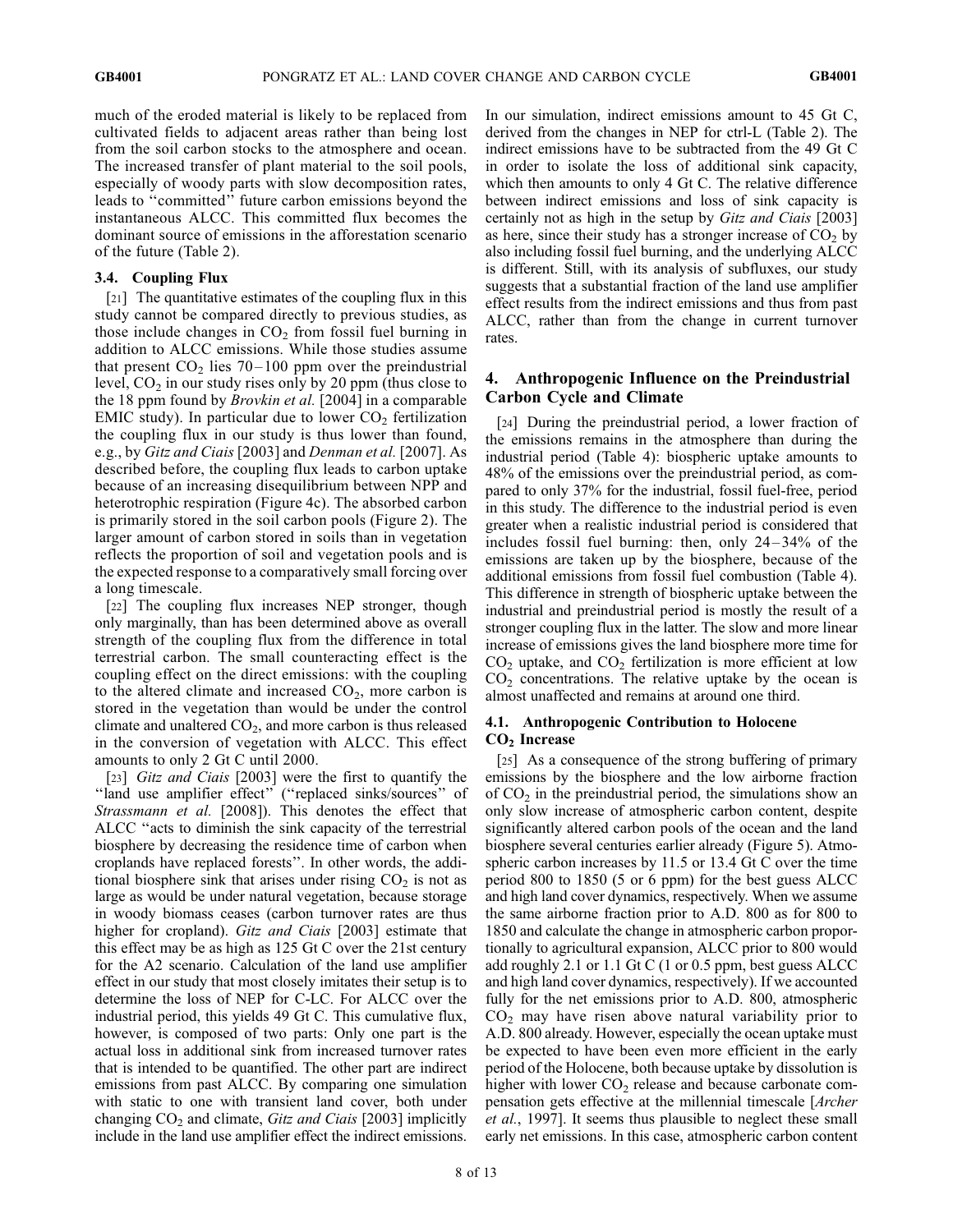|                            | Time Period   | Emissions |             | Uptake      |             |              |
|----------------------------|---------------|-----------|-------------|-------------|-------------|--------------|
| Study                      |               | ALCC      | Fossil Fuel | Land        | Ocean       | Atmosphere   |
| Strassmann et al. [2008]   | $1700 - 1999$ | 188       | 274         | 113(24%)    | 156(34%)    | 193 (42%)    |
| House et al. [2002]        | $1800 - 2000$ | 200       | 280         | 166 $(34%)$ | 124 (26%)   | 190 $(40\%)$ |
| Sabine et al. [2004]       | $1800 - 1994$ | 140       | 244         | 101(26%)    | $118(31\%)$ | 165(43%)     |
| <i>Bolin et al.</i> [2001] | $1850 - 1998$ | 136       | 270         | 110(27%)    | 120 (30%)   | 176(43%)     |
| Gitz and Ciais [2003]      | $1850 - 1998$ | 139       | 269         | 110(29%)    | 116 (30%)   | 157(41%)     |
| Houghton [2003b]           | $1980 - 1999$ | 42        | 117         | 53 (33%)    | 41 $(26%)$  | 65 (41%)     |
| This study                 | $800 - 1850$  | 53        | $\theta$    | 25(48%)     | $17(31\%)$  | 11(21%)      |
| This study                 | $1850 - 2000$ | 108       | $\Omega$    | 40 $(37%)$  | 37(34%)     | 31(29%)      |
| This study                 | $2000 - 2100$ | 48        | $\Omega$    | 27(56%)     | 20(41%)     | 1(3%)        |

Table 4. Comparison of Our Results to Previous Studies<sup>a</sup>

<sup>a</sup> Uptake of anthropogenic CO<sub>2</sub> emissions by land, atmosphere, and ocean including sediments. Values are in Gt C and %, respectively, accumulated over the respective time periods with 30-year running mean. ALCC and fossil fuel emissions are those considered in the studies. For Bolin et al. [2001] and Sabine et al. [2004], the midrange values were adopted.

has not increased beyond natural variability until the late medieval times, when net emissions grew larger than the natural variability in land-atmosphere  $CO<sub>2</sub>$  exchange (see Figure 5). This happens rather independently of the ALCC scenario, since the largest differences between the scenarios occur only later with stronger population growth in the 16th and 17th century.

[26] With an increase of atmospheric  $CO<sub>2</sub>$  by 5–6 ppm by A.D. 1850, our estimates of the anthropogenic contribution to the Holocene rise in  $CO<sub>2</sub>$  are similar to the ones by Ruddiman [2003, 2007]. Ruddiman suggests in his ''early anthropogenic hypothesis'' that preindustrial ALCC emissions increase  $CO<sub>2</sub>$  by at least 9 ppm, of which about half are resulting from ALCC, and are responsible, via several feedbacks, for the anomalous  $CO<sub>2</sub>$  increase during the Holocene of 40 ppm. A discrepancy arises, however, when one considers that much of the anomaly in Ruddiman's study has been built up already in the early preindustrial period, while less than half of the net emissions indicated above for A.D. 800 to 1850 in our study occur before 1700. This discrepancy may be explained by the difference in method and data: Ruddiman derives his estimates by assuming one



Figure 5. Change in the carbon stored globally on land, the ocean and sediment, and the atmosphere. Red lines are results for the best guess ALCC reconstruction, and blue lines for the high ALCC dynamics. The yellow area indicates the 5 – 95 percentile of the control simulation. Values are 10-year running means.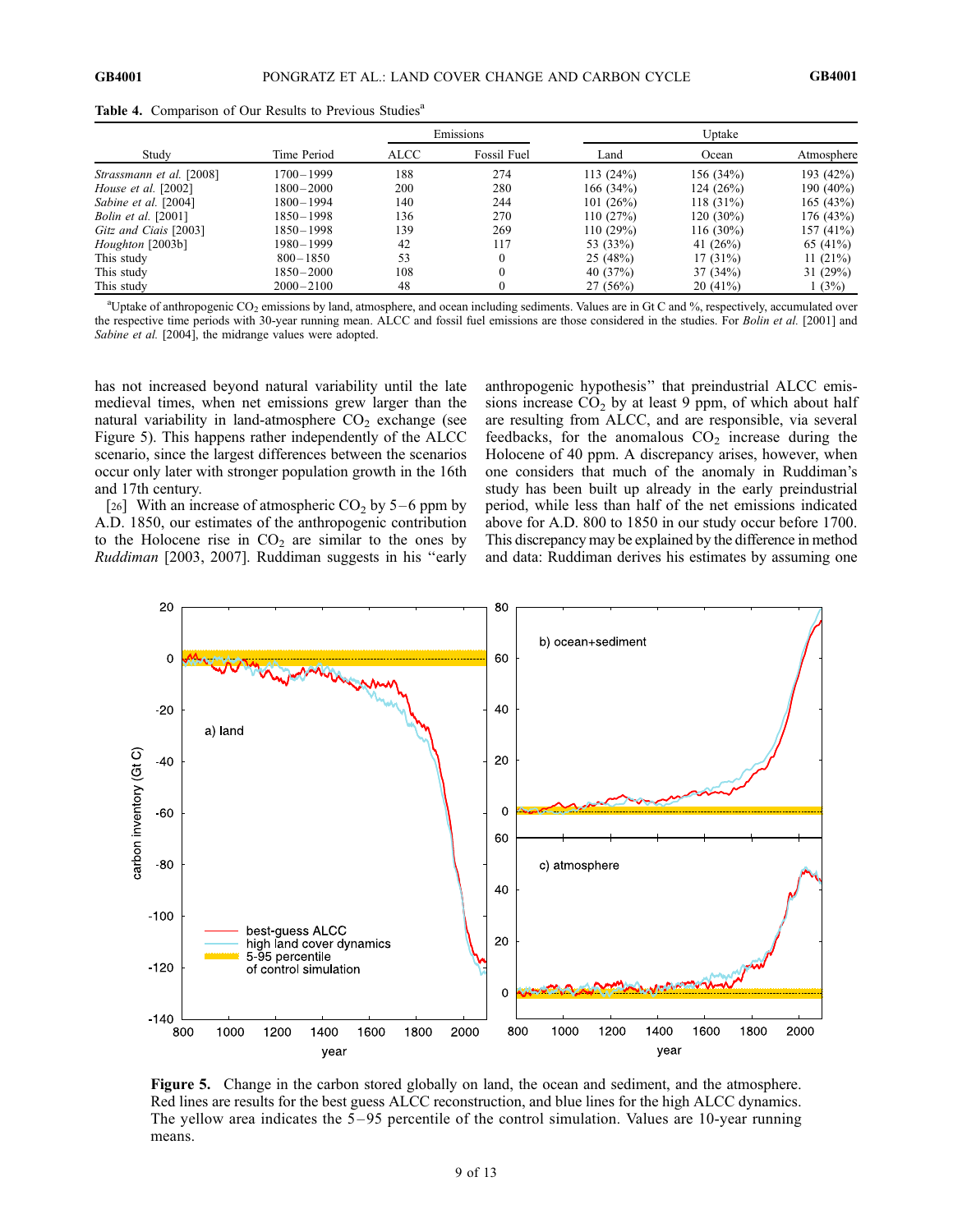

Figure 6. Change in the global mean surface temperature. Red lines are results for the best guess ALCC reconstruction, and blue lines for the high ALCC dynamics. The yellow area indicates the 5–95 percentile of the control simulation. Values are 30-year running means.

global terrestrial carbon stock and one global value for the per capita use of agricultural areas, which is simplified in comparison to the present study that applies a spatially and temporally detailed reconstruction of ALCC and that explicitly models terrestrial carbon coupled to the atmosphere and ocean. Especially the coupling of the biosphere to atmospheric  $CO<sub>2</sub>$  and to the ocean seems to be a major improvement, since it proofs to be the reason why preindustrial primary emissions become effective only to the small part of 21%. The present study further cannot support Ruddiman's hypothesis that the ALCC-induced release of  $CO<sub>2</sub>$  increased temperatures which in turn triggered an outgassing from the ocean. In our study, surface temperatures do not rise significantly in preindustrial times (section 4.2) and the ocean remains a carbon sink throughout the last millennium. Since the present study indicates a substantially smaller anthropogenic influence on the global carbon cycle than the early anthropogenic hypothesis, it supports studies that suggested additional reasons like temporally limited postglacial vegetation regrowth and carbonate compensation to explain the  $CO<sub>2</sub>$  anomalies (see, e.g., *Claussen et al.* [2005] for a discussion).

#### 4.2. Effect of ALCC on Global Mean Temperatures

[27] A significant impact of ALCC on global mean surface temperature does not occur until the industrial period, when temperature starts to rise beyond the natural variability (Figure 6). Changes are small not only because of the low airborne fraction of  $CO<sub>2</sub>$  and thus small greenhouse effect, but also because biogeophysical and biogeochemical effects are counteracting each other. The anthropogenic influence on global mean temperature thus begins even later than on atmospheric  $CO<sub>2</sub>$ .

#### 4.3. Epidemics and Warfare

[28] In addition to the hypothesis of  $CO<sub>2</sub>$  rising anomalously during the Holocene, *Ruddiman* [2007] also suggests that  $1-2$  ppm of several sudden  $CO<sub>2</sub>$  drops of up to 8 ppm, which are reconstructed from ice core records, can be explained by epidemics. Epidemics as well as warfare have the potential to change land cover since natural vegetation regrows on those agricultural areas that have been abandoned in the course of the many deaths. Through this, previously released  $CO<sub>2</sub>$  could again be sequestered. The land cover reconstruction applied in this study indicates, for example, a forest regrowth on about 0.18 million  $km^2$  as a consequence of the Black Death, which arrived in Europe in 1347 and killed about one third of the population [McEvedy] and Jones, 1978]. Other such historic events during the last millennium are the conquest of Middle and South America by the Europeans and both the Mongol invasion in China and the upheavals after the fall of the Ming Dynasty.

[29] Although the conquest of Middle and South America led to a mass mortality by epidemics as well as direct warfare (the ALCC reconstruction used in this study assumes that 66% of the 40 million people died), this event does not imply large areas of regrowing vegetation and alters global carbon fluxes only negligibly. With total cumulative emissions of below 0.3 Gt C A.D. 800 to 1500 this region contributes only 2% to global emissions; even a sequestration of the entire 0.3 Gt C would be compensated by global emissions within 6 years and could therefore not be detected in ice core records. The reason for the few regrowing areas is mainly the assumption of a low per capita use of agricultural land by the native Americans, but uncertainties are high in this region; for details, see Pongratz et al. [2008]. Regrowth happens on larger areas, however, during the epidemics and warfare in Europe and China.

[30] As explained in section 3.3, ALCC does not only imply instantaneous, but also indirect future emissions from changes in NEP, which arise due to the imbalance of the soil carbon pools after ALCC. The strength of the indirect emissions of past ALCC as compared to the carbon sequestered in regrowing vegetation determines whether farm abandonment turns a region into a carbon sink or not; transient simulations are essential to capture this process. The Black Death and the 17th century upheavals in China, for example, bring emissions from NEP changes to zero or close to it, but do not lead to negative emissions, i.e., carbon uptake from regrowth (Figure 7). The amount of carbon sequestered in the regrowing vegetation is thus balanced by the indirect emissions. For the Mongol invasion, on the other hand, NEP increases after two decades and leads to an overall carbon sink. We must thus distinguish two kinds of events: In weak events indirect emissions from past ALCC keep a region as carbon source despite declining agricultural area, while in strong, long-lasting events the increase of NEP with vegetation regrowth turns a region into a carbon sink. In all events, direct emissions vanish of course during the time of agricultural decline.

[31] Even if a region becomes a carbon sink, the global impact of such historic events remains small: even during the Mongol invasion the global emission rates decrease, but do not get negative (Figure 7). Other areas in the world with unperturbed agricultural expansion outdo the regional carbon uptake. This is valid, according to our simulations, even if we take into account the uncertainty of relevant parameters such as turnover rates of soil carbon: If we assume as a maximum estimate of carbon uptake that the entire area returns to its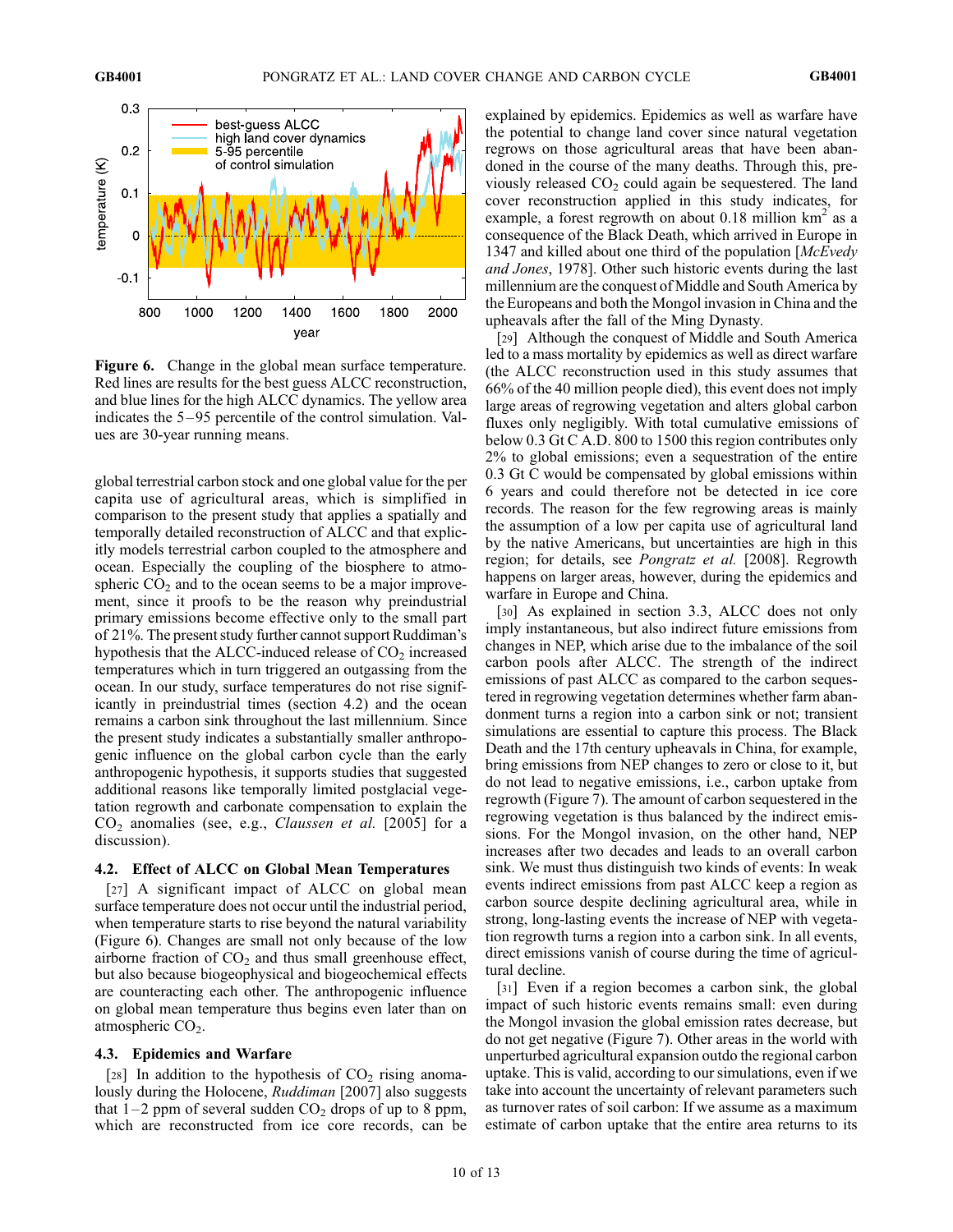

Figure 7. Direct emissions (red) and indirect emissions from changes in NEP (blue) for China (top) and Europe (bottom). The gray boxes indicate the time periods of decreasing regional population. On the right axes in yellow, global total primary emissions are given. Values are 30-year running means.

state of A.D. 800 within 100 years (the approximate time of tree maturing) after the epidemic or war, global emissions over the following 100 years always compensate the maximum regional regrowth. From this study, it thus seems implausible that regrowth on abandoned agricultural areas following epidemics and warfare, as suggested by Ruddiman [2007], caused the  $CO<sub>2</sub>$  drops reconstructed from ice core data. Not taken into account so far, however, is the global coupling flux, which restores almost half of the primary emissions (section 4). It amounts to about 12 Mt C per year averaged over 800 to 1500, and 48 Mt C per year 1500 to 1700. These values are close to the respective minima in global primary emissions, so that global carbon sequestration may indeed temporarily occur. The coupling flux is, however, highly variable even on a centennial timescale, imposing a high variability also on the atmospheric response, as seen in Figure 5c. Drops in  $CO<sub>2</sub>$  of several ppm may thus indeed occur, but can entirely be explained by natural variability.

## 5. Conclusions

[32] For the first time, transient simulations are performed over the entire last millennium that apply a general circulation model with closed marine and terrestrial carbon cycle. With this setup we quantify the effects of ALCC on the carbon cycle and climate isolated from other natural and anthropogenic forcings. For the preindustrial period, the magnitude of the simulated carbon fluxes can be expected to reflect these fluxes realistically, since ALCC is the only anthropogenic forcing and the only major natural forcing, volcanoes, acts on a short timescale only. For the industrial period, the simulated results for both climate and the carbon

cycle are significantly different from observations. By neglecting the emissions from fossil fuel burning, the increase of atmospheric  $CO<sub>2</sub>$  is smaller than observed, with consequences on the strength of feedbacks, e.g., lower  $CO<sub>2</sub>$ fertilization.

[33] Results show that without additional  $CO<sub>2</sub>$  fertilization from fossil fuel burning, the biosphere leads to net emissions of 96 Gt C over the last millennium. The underlying primary emissions are 108 and 53 Gt C for the industrial and preindustrial period, respectively. We have quantified the feedback of  $CO<sub>2</sub>$  emissions on land carbon uptake to be high especially during the preindustrial era: Here, the biosphereatmosphere coupling reduces the impact of ALCC by 48%. Together with ocean uptake, only 21% of the emissions remain airborne. This keeps the human impact on atmospheric  $CO<sub>2</sub>$  small over much of the preindustrial times, which is in agreement with estimates by *Olofsson and* Hickler [2008] and Strassmann et al. [2008]. However, by late medieval times atmospheric  $CO<sub>2</sub>$  rises above natural variability. Our study thus suggests that with respect to global CO2 concentration, the ''Anthropocene'' began prior to the industrialization.

[34] We also investigated the effects of rapid changes in ALCC as occurred in several regions over the last millennium due to epidemics and warfare. Indirect emissions from past ALCC can be overcome by carbon storage in regrowing vegetation only for events of long-lasting impact on population numbers. Only then regional carbon uptake occurs. The concurrent agricultural expansion in other regions, however, renders these events ineffective on the global scale. Such events thus cannot be the major cause for observed drops in global  $CO<sub>2</sub>$ , as had been suggested by previous studies. It seems more likely that local climate has been altered due to the fast changes in biogeophysical fluxes [Pongratz et al., 2009].

[35] This study applies an estimate of maximum ALCC to give an upper limit of possible human impact with respect to uncertainties in reconstructing land cover. Primary emissions are higher in this case, but the net effect on  $CO<sub>2</sub>$  and global mean temperature is little altered. The only forcing taken into account is the change in agricultural extent. Other types of ALCC such as deforestation for wood harvest are not included, but, as explained, are unlikely to have a major impact on our results. The long timescale further reduces the influence of uncertain parameters such as the decomposition rates of carbon released during ALCC. Largely unknown, however, are preindustrial land management practices in their impact on the carbon cycle. Low-tillage practices, for example, are known to reduce  $CO<sub>2</sub>$  fluxes from soils [e.g., Reicosky et al., 1997], but base data to follow changes in management techniques globally and through the last millennium do not exist. Since the largest emissions arise from vegetation carbon and since restoration occurs mainly on natural areas, we expect our results to be generally robust.

[36] The present study is relevant beyond the historical perspective in several points. First, an analysis of subfluxes suggests that a large fraction of the land use amplifier effect results from the indirect emissions and thus from past ALCC, rather than from the change in current turnover rates. Our analysis does not suggest that there is less importance of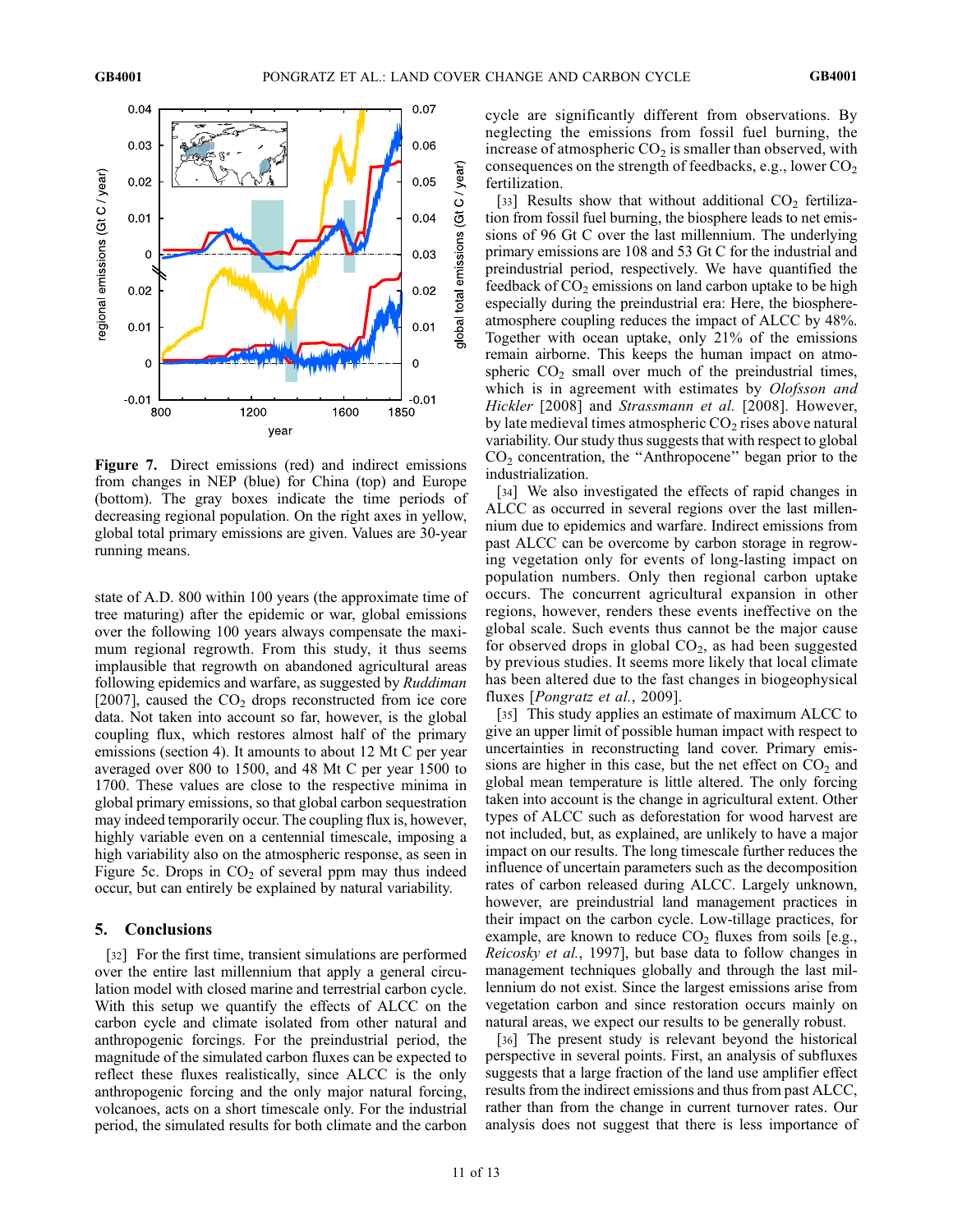including this effect in estimates for future climate change, but it indicates that a second process acts next to the change in turnover rates. Being indirect emissions, this second process may either be reported as part of the primary (''bookkeeping'') emissions, or as part of the land use amplifier effect, but must not be double counted. It further is highly dependent on the assumptions made concerning the decay time of soil carbon on a decadal timescale. Model comparison and sensitivity studies should in the future aim at quantifying both processes separately with the associated uncertainty ranges.

[37] Second, this study has found an anthropogenic influence on atmospheric  $CO<sub>2</sub>$  by late medieval times, and has indicated significant changes in the land and ocean carbon content even earlier. The carbon balance has already for this reason been out of equilibrium for many centuries. Furthermore, one third of the ALCC emissions until today have already been released by the end of the preindustrial era. This early disturbance of the carbon balance does not only imply a legacy of the past by increasing the atmospheric  $CO<sub>2</sub>$  concentration already prior to the industrialization. It also implies that the beginning of the simulation period usually applied for climate projections may be too late: our results indicate that climate-carbon cycle studies for present and future centuries, which usually start from an equilibrium state around 1850, start from a significantly disturbed state of the carbon cycle, possibly distorting model calibration against the industrial period.

[38] Acknowledgments. We thank Elke Stehfest for her help in extending the agricultural maps into the future, and Victor Brovkin and Katharina Six for helpful discussions. The simulations of this study were carried out as part of the ''Community Simulations of the Last Millennium'' (http://www.mpimet.mpg.de/en/wissenschaft/working-groups/millennium. html); we would like to thank all participants. We gratefully acknowledge Reiner Schnur for setting up and performing the simulations. These were carried out at the German Climate Computing Center (DKRZ). We further thank two anonymous reviewers for their helpful comments.

#### References

- Archer, D., H. Kheshgi, and E. Maier-Reimer (1997), Multiple timescales for neutralization of fossil fuel CO<sub>2</sub>, Geophys. Res. Lett., 24(4), 405 -408, doi:10.1029/97GL00168.
- Barker, T., et al. (2007), Mitigation from a cross-sectoral perspective, in Climate Change 2007: Mitigation. Contribution of Working Group III to the Fourth Assessment Report of the Intergovernmental Panel on Climate Change, edited by B. Metz et al., pp. 619 – 690, Cambridge University Press, Cambridge, U. K.
- Betts, R. A. (2001), Biogeophysical impacts of land use on present-day climate: near-surface temperature change and radiative forcing, Atmos. Sci. Lett., 2, 39–51, doi:10.1006/asle.2001.0037.
- Bolin, B., R. Sukumar, P. Ciais, W. Cramer, P. Jarvis, H. Kheshgi, C. A. Nobre, S. Semenov, and W. Steffen (2001), Global perspective, in Land Use, Land-Use Change, and Forestry - A Special Report of the IPCC, edited by R. T. Watson et al., pp.  $23 - 52$ , Cambridge University Press, Cambridge, U. K.
- Bonan, G. B., D. Pollard, and S. L. Thompson (1992), Effects of boreal forest vegetation on global climate, Nature, 359, 716 – 718, doi:10.1038/ 359716a0.
- Bounoua, L., R. S. DeFries, G. J. Collatz, P. J. Sellers, and H. Khan (2002), Effects of land cover conversion on surface climate, Clim. Change, 52, 29 – 64, doi:10.1023/A:1013051420309.
- Brovkin, V., S. Sitch, W. von Bloh, M. Claussen, E. Bauer, and W. Cramer (2004), Role of land cover changes for atmospheric  $CO<sub>2</sub>$  increase and climate change during the last 150 years, Global Change Biol., 10, 1253 – 1266, doi:10.1111/j.1365-2486.2004.00812.x.
- Brovkin, V., M. Claussen, E. Driesschaert, T. Fichefet, D. Kicklighter, M. F. Loutre, H. D. Matthews, N. Ramankutty, M. Schaeffer, and A. Sokolov (2006), Biogeophysical effects of historical land cover changes simulated

by six Earth system models of intermediate complexity, Clim. Dyn., 26, 587 – 600, doi:10.1007/s00382-005-0092-6.

- Claussen, M., V. Brovkin, and A. Ganopolski (2001), Biogeophysical versus biogeochemical feedbacks of large-scale land cover change, Geophys. Res. Lett., 28(6), 1011-1014, doi:10.1029/2000GL012471.
- Claussen, M., V. Brovkin, R. Calov, A. Ganopolski, and C. Kubatzki (2005), Did humankind prevent a Holocene glaciation?, Clim. Change,  $69, 409 - 417, \text{ doi: } 10.1007 \times 10584 - 005 - 7276 - 2.$
- DeFries, R. S., C. B. Field, I. Fung, G. J. Collatz, and L. Bounoua (1999), Combining satellite data and biogeochemical models to estimate global effects of human-induced land cover change on carbon emissions and primary productivity, Global Biogeochem. Cycles, 13(3), 803-815, doi:10.1029/1999GB900037.
- DeFries, R. S., L. Bounoua, and G. J. Collatz (2002), Human modification of the landscape and surface climate in the next fifty years, Global Change Biol., 8, 438 – 458, doi:10.1046/j.1365-2486.2002.00483.x.
- Denman, K. L., et al. (2007), Couplings between changes in the climate system and biogeochemistry, in Climate Change 2007: The Physical Science Basis: Contribution of Working Group I to the Fourth Assessment Report of the Intergovernmental Panel on Climate Change, edited by S. Solomon et al., pp. 499 – 587, Cambridge Univ. Press, Cambridge, U. K.
- Gitz, V., and P. Ciais (2003), Amplifying effects of land-use change on future atmospheric  $CO<sub>2</sub>$  levels, *Global Biogeochem. Cycles, 17*(1), 1024, doi:10.1029/2002GB001963.
- Guo, L. B., and R. M. Gifford (2002), Soil carbon stocks and land use change: A meta analysis, Global Change Biol., 8, 345 – 360, doi:10.1046/ j.1354-1013.2002.00486.x.
- Houghton, R. A. (1999), The annual net flux of carbon to the atmosphere from changes in land use 1850 – 1990, Tellus, Ser. B, 51, 298 – 313, doi:10.1034/j.1600-0889.1999.00013.x.
- Houghton, R. A. (2003a), Revised estimates of the annual net flux of carbon to the atmosphere from changes in land use 1850 – 2000, Tellus, Ser. B, 55, 378-390, doi:10.1034/j.1600-0889.2003.01450.x.
- Houghton, R. A. (2003b), Why are estimates of the terrestrial carbon balance so different?, Global Change Biol., 9, 500-509, doi:10.1046/ j.1365-2486.2003.00620.x.
- Houghton, R. A., and C. L. Goodale (2004), Effects of land-use change on the carbon balance of terrestrial ecosystems, in Ecosystems and Land Use Change, Geophys. Monogr. Ser., vol. 153, edited by R. Houghton, R. DeFries, and G. Asner, pp. 85 – 98, AGU, Washington, D. C.
- Houghton, R. A., J. E. Hobbie, J. M. Melillo, B. Moore, B. J. Peterson, G. R. Shaver, and G. M. Woodwell (1983), Changes in the carbon content of terrestrial biota and soils between 1860 and 1980: A net release of  $CO<sub>2</sub>$ to the atmosphere, Ecol. Monogr., 53(3), 235 – 262, doi:10.2307/1942531.
- House, J. I., I. C. Prentice, and C. Le Quéré (2002), Maximum impacts of future reforestation or deforestation on atmospheric  $CO<sub>2</sub>$ , Global Change Biol., 8, 1047 – 1052, doi:10.1046/j.1365-2486.2002.00536.x.
- Jain, A., and X. Yang (2005), Modeling the effects of two different land cover change data sets on the carbon stocks of plants and soils in concert with CO<sub>2</sub> and climate change, Global Biogeochem. Cycles, 19, GB2015, doi:10.1029/2004GB002349.
- Joos, F., S. Gerber, I. C. Prentice, B. L. Otto-Bliesner, and P. J. Valdes (2004), Transient simulations of Holocene atmospheric carbon dioxide and terrestrial carbon since the Last Glacial Maximum, Global Biogeochem. Cycles, 18, GB2002, doi:10.1029/2003GB002156.
- Marland, G., B. Andres, and T. Boden (2008), Global  $CO<sub>2</sub>$  emissions from fossil-fuel burning, cement manufacture, and gas flaring: 1751 – 2005, Carbon Dioxide Inf. Anal. Cent., Oak Ridge, Tenn.
- Marsland, S. J., H. Haak, J. H. Jungclaus, M. Latif, and F. Roeske (2003), The Max-Planck-Institute global ocean/sea ice model with orthogonal curvilinear coordinates, Ocean Modell., 5, 91-127, doi:10.1016/S1463-5003(02)00015-X.
- McEvedy, C., and R. Jones (1978), Atlas of World Population History, Penguin, Harmondsworth, U. K.
- McGuire, A. D., et al. (2001), Carbon balance of the terrestrial biosphere in the twentieth century: Analyses of CO<sub>2</sub>, climate and land use effects with four process-based ecosystem models, Global Biogeochem. Cycles, 15, 183 – 206, doi:10.1029/2000GB001298.
- Moss, R., et al. (2008), Towards New Scenarios for Analysis of Emissions, Climate Change, Impacts, and Response Strategies, Intergovt. Panel on Clim. Change, Geneva.
- Murty, D., M. U. F. Kirschbaum, R. E. McMurtrie, and H. McGilvray (2002), Does conversion of forest to agricultural land change soil carbon and nitrogen? A review of the literature, Global Change Biol., 8, 105 -123, doi:10.1046/j.1354-1013.2001.00459.x.
- Nakicenovic, N., et al. (2000), Special Report on Emissions Scenarios, Cambridge Univ. Press, Cambridge, U. K.